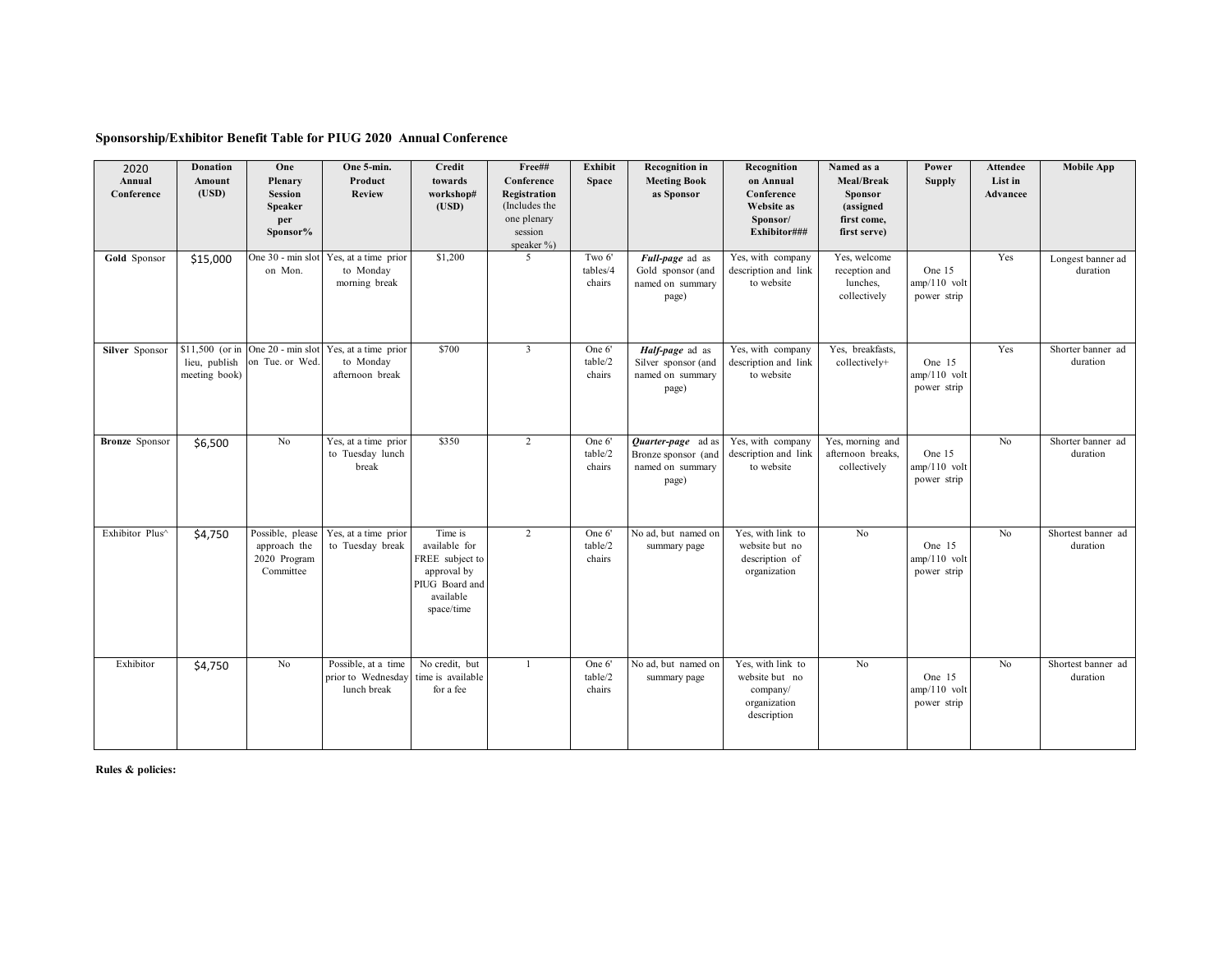% Each 2020 PIUG Annual Conference sponsor can only **have one "sponsored" plenary presentation** (if part of their sponsorship package) during the duration of the conference. The person delivering the "sponsored" plenary presentation will use up one of the sponsor's free meeting registrations (if part of their sponsorship package). However, if an employee of a PIUG 2020 Annual Conference sponsor submits an abstract that is assigned a slot in the program on technical merit, then that person will be awarded a speaker registration irrespective of their employment or affiliation with a PIUG 2020 Annual Conference sponsor. In the event that there are multiple abstract submissions from speakers who are all affiliated/employed by a single PIUG 2020 Annual Conference sponsor, but none of whom will be presenting the "sponsored" plenary talk, the Program Committee will pick, at most, **only one** of the submissions and only if the submission is considered of superior technical merit.

> Tuesday slots will be assigned to those Silver sponsors whose signed sponsorship agreements PIUG receives earliest.

>> An Exhibitor will only be offered a 5-minute product review slot **if** the company has signed an agreement as an exhibitor or sponsor for at least one other PIUG conference in 2020, **OR** the company has been an exhibitor at **both** the 2018 and 2019 PIUG Annual Conferences.

^ Exhibitor Plus is only available to a government agency, a NGO or a non-profit organization. If you select the Exhibitor Plus option, you must provide PIUG with a written statement that supports your eligibility. If it is determined that you do not qualify, you will be asked to select one of the other options.

+ May be upgraded to lunches, based on total spend.

# The cost of **workshop time for the 2020 Annual Conference is \$1200/hr** and the minimum workshop duration is one hour. If a non-sponsor or nonexhibitor requests to hold a workshop, a one-time participation fee of \$600 will be incurred in addition to the hourly rate of \$1200/hr. Please note that all registered conference attendees may attend your workshop, including your competitors. Additional workshop time in excess of the first hour may be available, depending on space and time, at the reduced rate of \$600/hr or \$300/half-hour for sponsors at the Bronze level or higher. Exhibitors (excluding Exhibitor Plus) and non-sponsors or non-exhibitors who wish to hold a workshop longer than one hour will not be eligible for the reduced rate of \$600/hr, but can hold a workshop that is longer than one hour subject to available space and time. For Exhibitor Plus, no workshop fee will be incurred, but the request to hold the workshop must be submitted to the PIUG Board for approval as it will be deemed a PIUG sponsored workshop if the request is approved. The workshop schedule will be set by the Workshop Coordinator and will depend on available space/time; host's preferred time will be accommodated if possible; there is no guarantee of non-compete time.

## **Sharing of meeting registration badges is not permitted**, regardless of whether different members of an organization plan to attend different days of the conference or at different times on the same day of the conference.

### A sponsor's or exhibitor's company logo will be displayed on the PIUG website once **the PIUG receives the sponsor's or exhibitor's signed sponsorship or exhibitor agreement** as a manually or digitally signed PDF email attachment, as a fax, or as a hard copy that bears the sponsor's/exhibitor's original signature in ink.